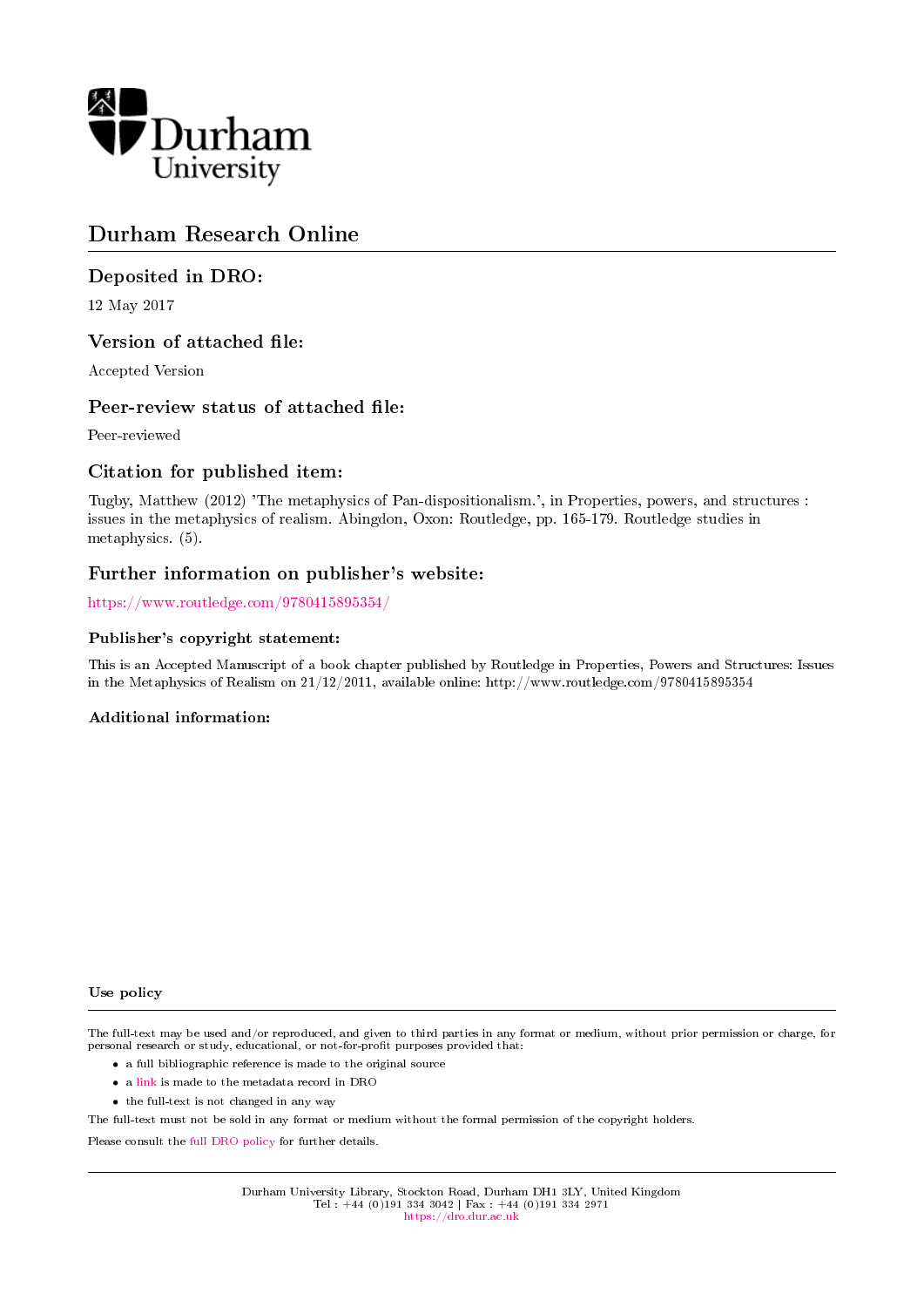#### **THE METAPHYSICS OF PANDISPOSITIONALISM**

Matthew Tugby

#### **When referencing this paper, please use the final published version in 2012, Properties, Powers and Structures: Issues in the Metaphysics of Realism, Edited by Alexander Bird, Brian Ellis, and Howard Sankey (Routledge, pp. 1654179).**

*Abstract:* In this paper I focus on the metaphysical view of natural properties known as pandispositionalism. After distinguishing two versions of pandispositionalism (dispositional monism and the two-sided view), I argue that if one is a pandispositionalist, then one has special reasons for viewing properties as universals as opposed to (sets of) tropes. More precisely, properties should be seen as universals which are, at least in part, relationally constituted. I argue for this on the grounds that with universals in play, the pandispositionalists can successfully provide an account of the directedness of dispositions whilst at the same time respecting the fact that disposition instances are often intrinsic to their possessors and may exist even if they are never manifested. In contrast, it is less clear that 'trope' pandispositionalists can simultaneously account for these facts in a satisfactory way. I conclude the paper by focusing in more detail on the 'universals' version of pandispositionalism and consider the nature of the relations that, on this picture, hold between property universals. I suggest that these second-order relations must be internal, but that the sense in which they are internal will vary depending on which version of pandispositionalism is adopted.

#### **1) Pandispositionalism**

In this paper I will focus on the metaphysical view about natural properties known as pandispositionalism. My aim is to address some important metaphysical questions about the pandispositionalist picture, so that we may begin to understand how pandispositionalism is best understood. Before introducing these questions I must briefly outline the central claims of the pandispositionalism.

During recent years, several philosophers, such as Ellis (2001), Martin (1993) and Molnar (2003), have advocated a metaphysical view which sees at least some natural, sparse properties as being irreducibly dispositional (or 'powerful') in nature. According to this view, the nature of many (if not all) properties is determined, at least in part, by the causal abilities that they bestow upon their possessors. Such a view sets itself against the previously dominant categoricalist views about properties according to which properties are essentially inert qualities whose natures are independent of facts about causality. According to categoricalist views, such as those of Armstrong (1997) and Lewis (2009), properties bestow causal roles merely contingently.

Now, it is a striking feature of dispositions that their natures are determined by what they are dispositions *for,* i.e., by the manifestation property towards which they are directed. For example, to understand the nature of charge, which is a paradigmatically dispositional property, one must know how charged particles behave in certain circumstances (e.g., they accelerate when placed in a force-field). Pandispositionalism is the strongest form of dispositionalism, for on this view *all* natural properties (and relations) are irreducibly dispositional in nature. The pandispositionalist is thereby committed to a holistic metaphysics in which all properties 'form an interconnected web' (Mumford, 2004:182). It is holistic in the sense that the nature of a given property will be determined, at least in part, by its directedness towards a further property, but given that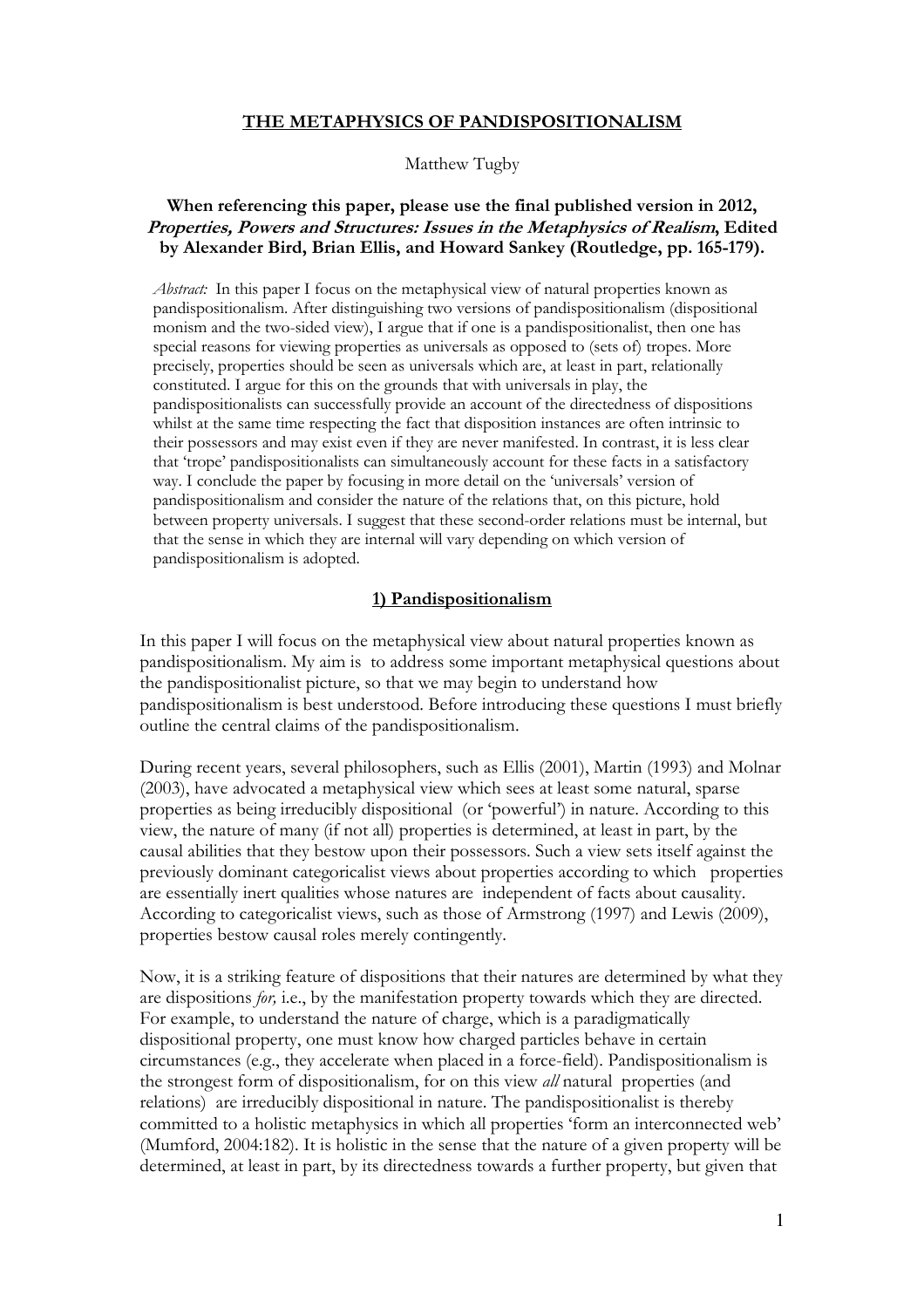this further property will be irreducibly dispositional in nature, its identity will also be fixed by the manifestation property towards which it is directed (and so on).

Before introducing the questions that I want to address with respect to pandispositionalism, it should be pointed out that pandispositionalism comes in slightly different forms. This is a point that is often not acknowledged. Pandispositionalism is often closely associated with dispositional monism, but these two views are not equivalent. According to dispositional monism, the nature of each and every property is *exhausted* by its dispositional characteristics (see, for example, Bird (2007*a*) and Mumford (2004)). Whilst dispositional monism clearly entails pandispositionalism, pandispositionalism does not entail dispositional monism. One could consistently maintain that each and every property has an irreducible dispositional nature, and thereby sign up to pandispositionalism, without claiming that *all* there is to a property is its dispositional characteristics. Such a position seems to have been occupied by C.B. Martin, when putting forward his 'two-sided' view (1993). According to the two-sided view, all properties have a categorical (or 'qualitative') aspect to them, but at the same time they also have an irreducible dispositional nature. Such a view is therefore pandispositionalist in spirit, and so falls under the scope of this paper , along with dispositional monism.

#### **2) The aims of this paper**

During this paper I will assume the pandispositionalist picture and begin by addressing the question whether properties are best understood as universals or (sets of) tropes. After briefly introducing the distinction between tropes and universals, I will approach the tropes versus universals debate by considering whether and how each of these views about properties are able to accommodate and explain certain salient features of irreducible dispositionality. More precisely, I will claim that any satisfactory version of pandispositionalism must provide an account of the *directedness* of dispositions, whilst accommodating the fact that many (if not all) dispositions are *intrinsic* to their possessors and also the related fact that a disposition instance may exist unmanifested.

I will begin by considering how the 'universals' version of pandispositionalism is able to accommodate these important facts, before examining 'trope' versions of pandispositionalism. My conclusion will be that a theory of universals is able to provide a more coherent and transparent account of these central features of irreducibly dispositional properties. This does not, of course, mean that the 'universals' pandispositionalist is entitled to declare an immediate victory, since as is well known, the tropes versus universals debate may be contested on a variety of grounds. What I will argue, however, is that if one signs up to pandispositionalism, then one has special reasons for favouring a universals account, reasons that, at the very least, put the onus of proof on those seeking to establish a trope version of pandispositionalism. Whether these reasons can be trumped on other grounds is a question I leave open.

The 'universals' version of pandispositionalism to be recommended is one that sees universals as being, at least in part, *relationally constituted*. On this view, disposition universals are internally related, and it is in virtue of such relations that a disposition's directedness is what it is. Such relations are what Bird calls 'second-order manifestation relations' (2007*b*). I will conclude this paper by briefly considering the nature of such relations.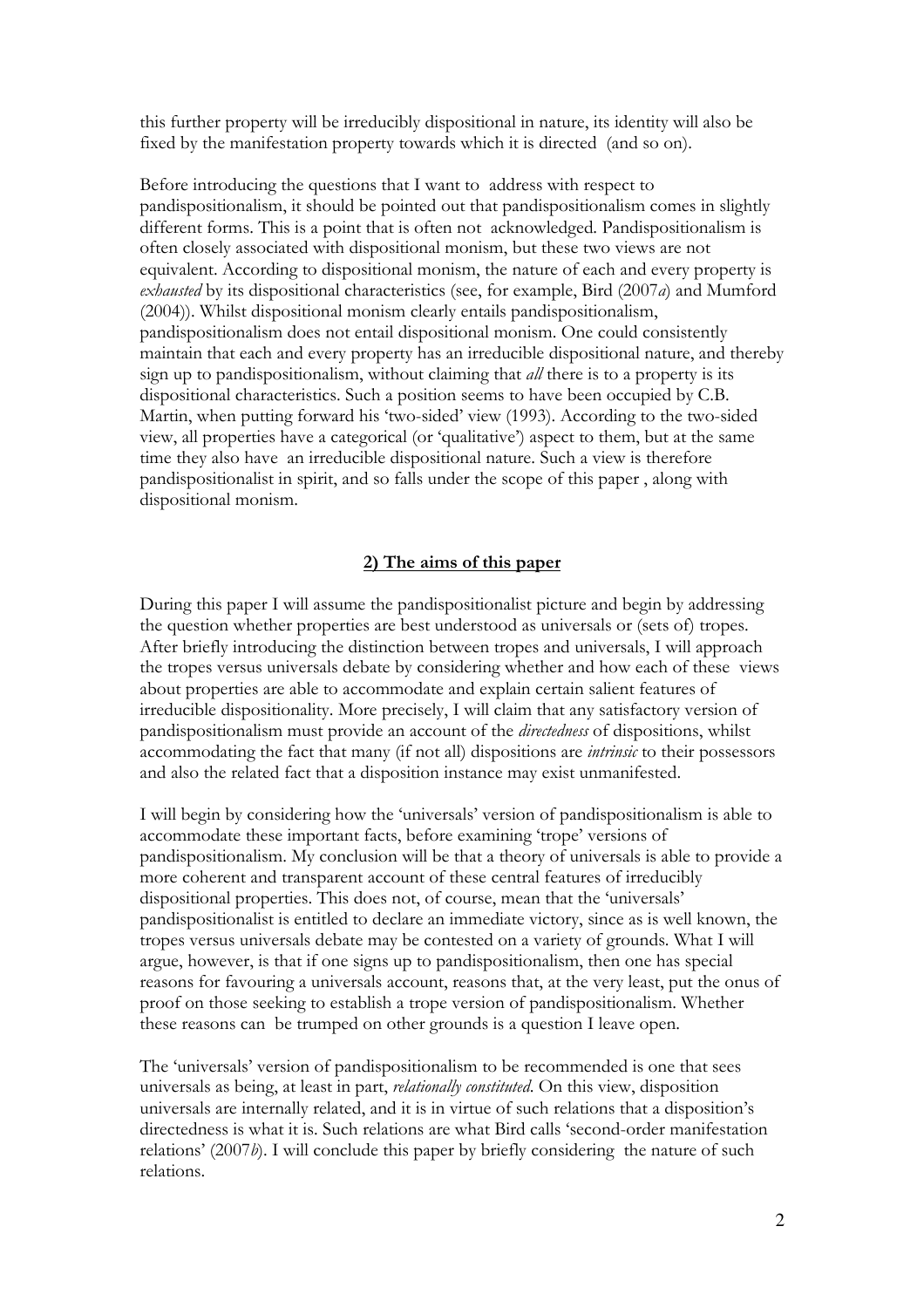Before beginning the argument, it should be pointed out that although I am framing the tropes versus universals debate in terms of pandispositionalism, the reasons put forward in favour of a universals account should appeal equally to those who, whilst allowing a place in their ontology for irreducible dispositionality, do not claim that *all* properties (and relations) are irreducibly dispositional. Ellis (2001) and Molnar (2003) are two such philosophers.

Finally, it should also be noted that whilst I will be recommending a universals account of dispositionality, I will not address here the question whether disposition universals are best understood in the Aristotelian 'immanent' sense, or the Platonic 'transcendent' sense. 1 . Unfortunately, that question must be reserved for another day.

#### **3) The tropes versus universals debate**

Those who hold there to be a distinct ontological category of natural properties (and relations) typically view those properties (and relations) as either universals or as (sets of) tropes. An initial way of capturing the difference between universals and tropes is to say that universals can exist in many places at the same time, whereas tropes cannot. Thus, if properties are universals, then all objects that exemplify, say, a particular determinate shade of red may be said to share an *identical* property; the very *same* property is exemplified by all of those objects. On this view, a property is an entity that can spread itself across many concrete particulars. In contrast, according to the trope theory, each instance of a property is *distinct*, which is to say that properties are nonrepeatables. On this view, each property instance is itself a particular, although since property instances cannot exist apart from their possessors, they are classed as abstract particulars. On the trope view, then, the claim that a group of distinct objects share the same determinate property should, strictly speaking, be understood as the claim that those objects each possess distinct property instances which resemble exactly.

Which view of properties should the pandispositionalist favour? As suggested earier, one way of choosing between these alternatives is to consider which of these views offers the best resources for accommodating certain salient facts about irreducible dispositions. The facts about dispositions I will focus on concern the *directedness* of dispositions, the *intrinsicality* of many (if not all) dispositions, and the related fact that an instance of a disposition may *exist unmanifested*. At first glance, these facts appear to be at odds with each other, but with universals in play, one can, I argue, accommodate these facts in a coherent and transparent way. In contrast, it is less clear that a trope pandispositionalist can simultaneously accommodate these facts in a satisfactory way.

#### **4) Three facts about irreducible dispositionality**

#### *Directedness*

l.

Firstly, as mentioned already, it is a fact about dispositions that they are in some sense connected with, or 'directed towards', that which they are dispositions for, i.e., their manifestation property. This is a key fact, for as we saw earlier, it is in virtue of such

<sup>&</sup>lt;sup>1</sup> According to the immanent view, universals wholly exist in the space-time realm, in each of the particulars which instantiate them (they exist *in rebus*). In contrast, according to the transcendent view, universals (or 'Platonic forms') exist in a realm of being outside of space and time (they exist *ante rem*).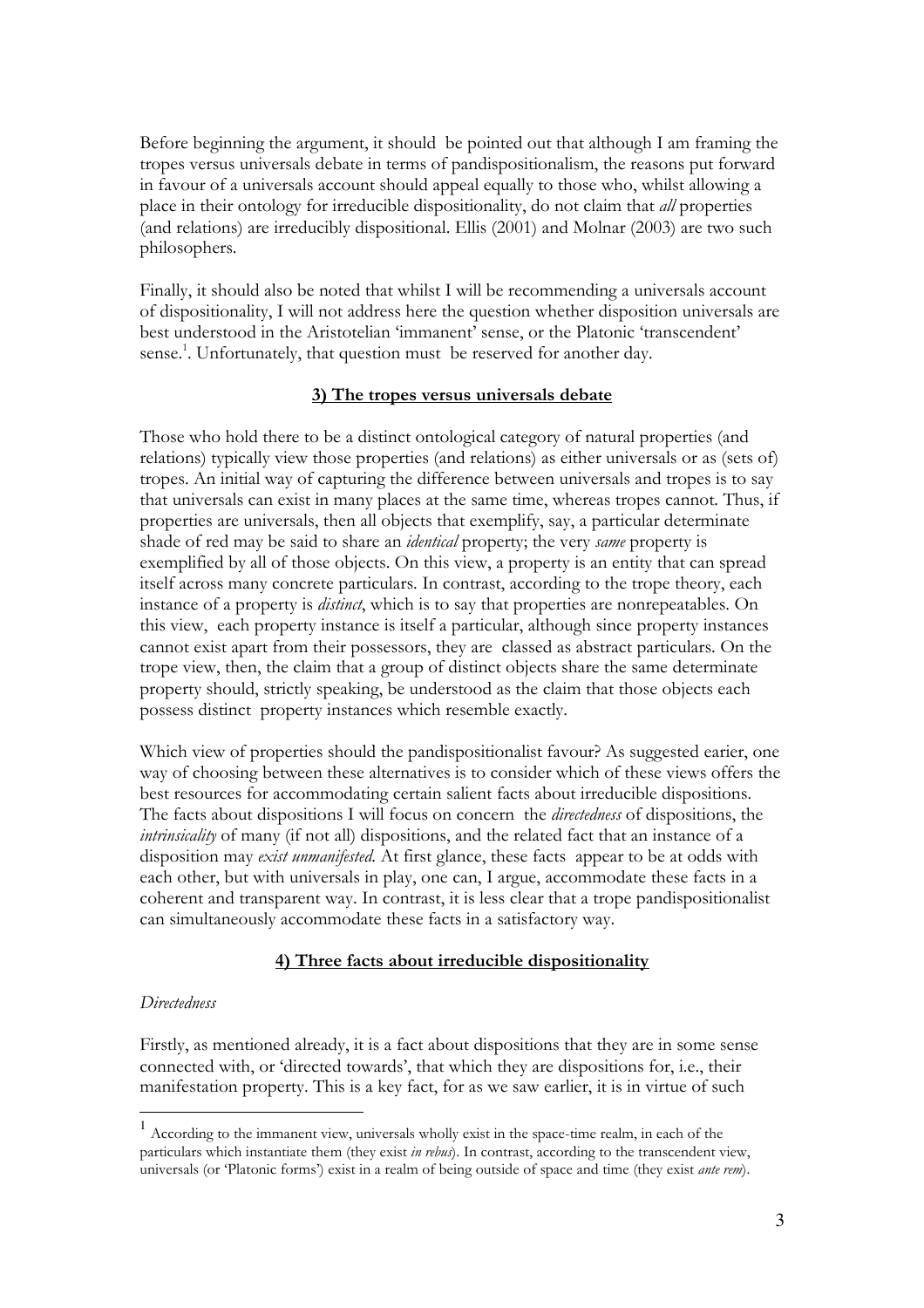directedness that the identity of a disposition is fixed. To know the nature of charge, for example, is to know what outcomes being charged is orientated towards.

# *Intrinsicality*

The second important fact about dispositions is that disposition instances may be intrinsic to their possessors. Defining the term 'intrinsic' in a precise way is no easy matter (see, for example, Langton and Lewis (1998)). However, a rough-and-ready definition capturing our main intuition about intrinsicness is all we need for our purposes. Our main intuition seems to be that a property  $P$  is an intrinsic property of  $x$  if and only if  $x$ 's having  $P$  is independent of the existence of distinct entities and  $x$ 's relation to them. Do any dispositional properties satisfy this definition? It seems that they do. The negative charge possessed by, say, an electron is surely a feature that it has independently of the situation external to the electron. If a particle is negatively charged, it would remain charged even if put in very different circumstances (unless, of course, the particle itself was to be changed in some way).

It should be pointed out that some philosophers have argued that there are dispositions which are not *in*trinsic, but *ex*trinsic. McKitrick (2003), for example, cites weight as one such example. If a person is moved from one planet to another, their weight may change, even if the person remains qualitatively identical. This suggests that the dispositional property of having a certain weight is an extrinsic one. It seems clear enough, however, that not all dispositional properties are of this kind. When we come to *explain* why a person's weight would be different if they lived on a different planet, we inevitably appeal to properties that do seem to be intrinsic. To understand weight, for example, is to understand that it is a function of the person's mass and of the magnitude of the gravitational field generated by the planet's mass*.* In contrast to weight, mass is plausibly an intrinsic dispositional property, because no matter where a massive object is located, it will have the same set of gravitational abilities. It seems, therefore, that intrinsic dispositions cannot be eliminated. As Molnar puts it, '[S]uch is the resilience of the intrinsic' (2003: 107).

Given that weight can be explained by the mass of a person along with the gravitational field in which they find themselves, one may suspect that having a certain weight is really no addition of being, and that such a 'property' can be explained away. This is Molnar's suspicion (2003: 108-110), although McKitrick has a number of responses to this line of argument (2003). This debate need not concern us here, however. The important point is that at least some dispositions are wholly intrinsic to their possessors.

# *Existence unmanifested*.

The third fact about irreducible dispositionality to be considered, which is related to the intrinsicality fact, is that an instance of a disposition may exist even if it is never manifested. Acceptance of this fact is central to the realist view about dispositions. According to the realist view, dispositions are properties in their own right and so exist even if they are not being displayed. Whilst the manifestation of a disposition is potential only, the disposition itself is *actual*. Given that this is so, the fragility of a particular vase, for example, would be ascribable to it even if the vase never comes to be broken.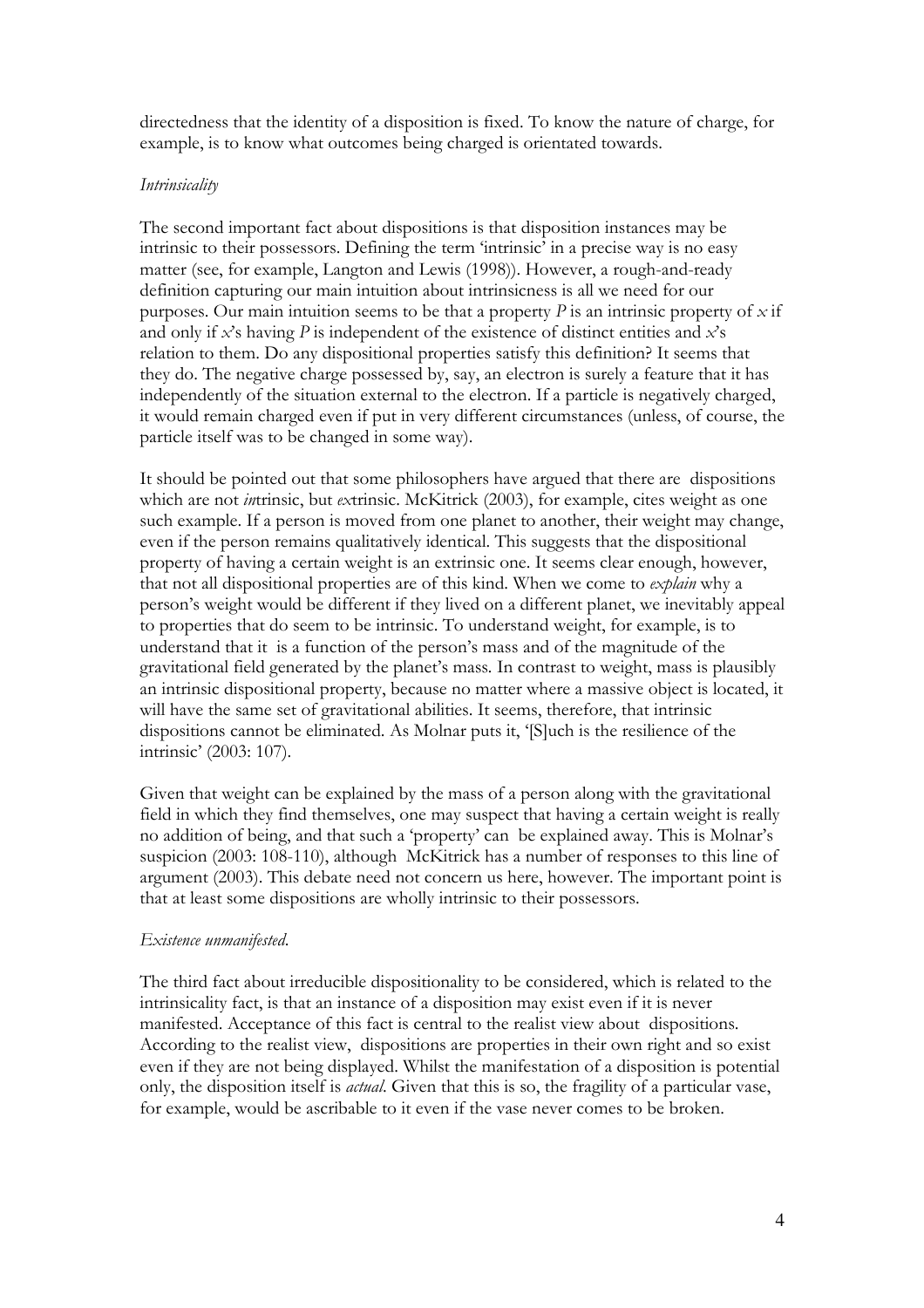# **5) The challenge of accommodating the three facts**

There is, I suggest, a *prima facie* tension between these three facts. Specifically, there is tension between the first fact, about directedness, and both the second and third facts, which concern intrinsicality and existence unmanifested. This tension is revealed as soon as we consider how one might go about accounting for the directedness of irreducible dispositions.

U.T. Place once remarked that when characterizing the directedness of a disposition '… we are characterizing it in terms of its 'relation' to something…' (1999: 226). This quote suggests an obvious way of accounting for the connection between a disposition and its manifestation. Such an account would ground t the directedness of a disposition towards its manifestation in a genuine relation. This does seem the obvious way to go. When we say, for example, that the thigh bone is connected to the knee bone, what we ultimately mean is that the thigh bone bears a certain relation to the knee bone.

The first problem with this idea, however, is that since the nature of irreducible dispositionality consists in *nothing more* than directedness, disposition instances would become purely relational features of the world. This result is at odds with our second fact, that many disposition instances are intrinsic (i.e. monadic). If we take dispositions to be purely relational entities, it seems, at first glance, that the intrinsicality fact is compromised. If, on the other hand, the relational account of directedness is rejected, so that the intrinsicality fact may be preserved, we are left in the dark with regard to what dispositional directedness consists in.

The second problem is that the relational view of directedness also seems at odds with the third fact, that a disposition may exist unmanifested. This is a worry that Place is well aware of. It is noticeable in the quote above that Place uses inverted commas when speaking of there being a 'relation' between a disposition and that which it is a disposition for. This suggests he holds some scepticism about the idea, and the reason is that it seems to compromise our third fact, that a disposition instance may exist even though its manifestation never occurs. This is because, intuitively, in order for a relation to exist, its relata must also exist. But in the case of an unmanifested disposition, one of the relata in question is missing, since the manifestation towards which the disposition is orientated never occurs. This is what some have called the Meinongian problem (see, for example, Armstrong, 1997: 79)<sup>2</sup>. If fact three is upheld, the relational account of directedness is in trouble, unless one is prepared to take the radical step of accepting relations which lack relata. Alternatively, one could simply reject the relational view of directedness, but then we are once again left in the dark with regard to what dispositional directedness consists in.

In sum, then, the challenge the pandispositionalist faces is that of providing a theory about dispositions which can account for directedness in an intelligible way whilst at the same time preserving the fact many dispositions may be instantiated intrinsically and may also exist unmanifested. I will now argue that if the pandispositionalist views properties as universals, this challenge can be met straightforwardly.

<sup>&</sup>lt;sup>2</sup> This objection is so-called because, famously, in a debate with Russell about reference, Meinong appeared to advocate the reification of nonexistent entities.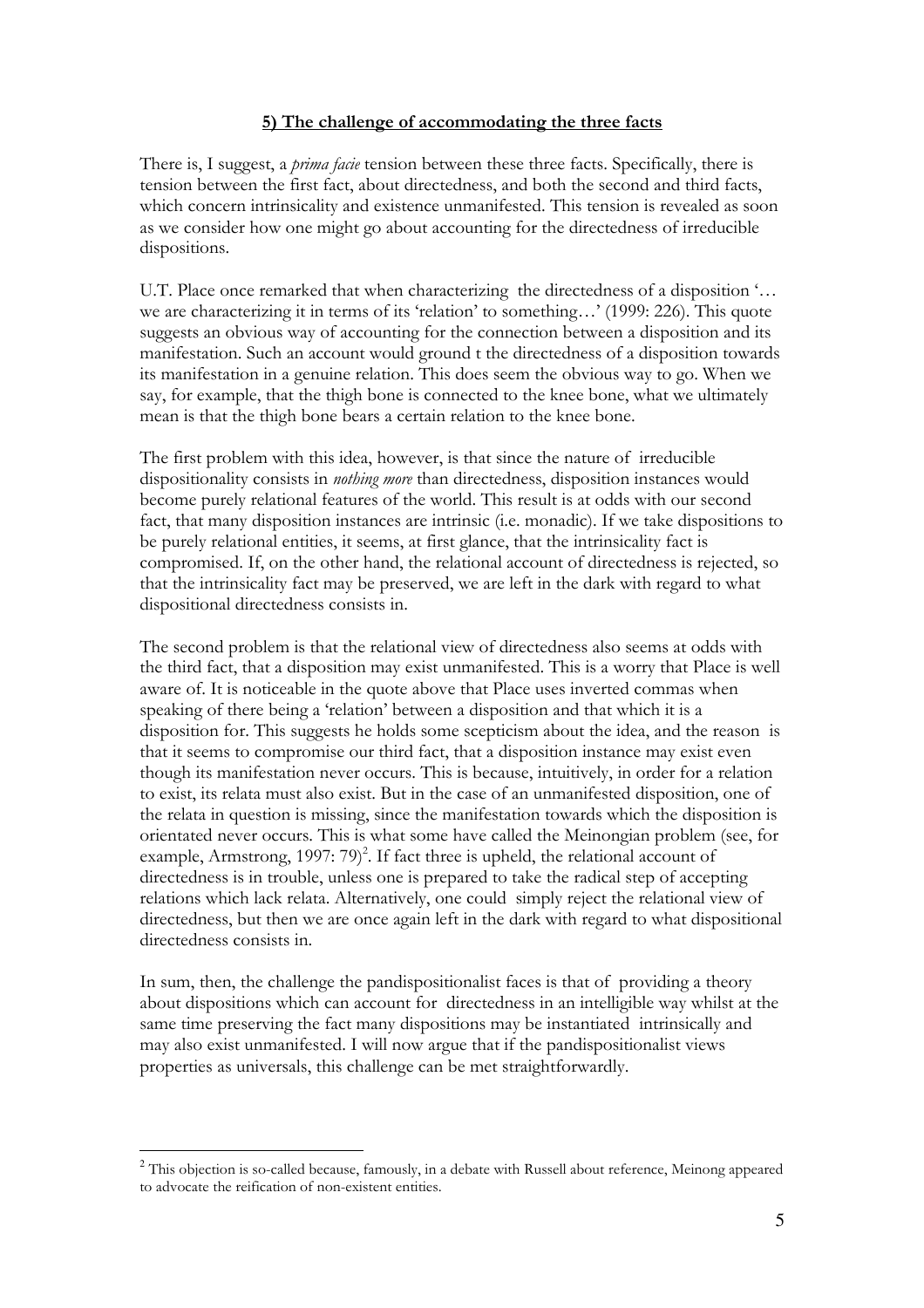#### **6) Universals to the rescue**

With universals in play, one has the option of cashing out the directedness of dispositions in a relational way, by appealing to *second order* manifestation relations holding between the disposition universal and the universal(s) corresponding to its manifestation(s)<sup>3</sup>. If one is a pandispositionalist, this relation will be seen to constitute, at least in part, the nature of the universals related. This means the second-order relation, which grounds directedness, must be internal in some sense 4 . If such a relation were not internal, but rather external, then properties would only have their dispositional characteristics contingently. This would clearly go against the tenets of pandispositionalism and would leave us with a view of dispositions closer to that of Armstrong<sup>5</sup>. Now, with these second-order internal 'manifestation' relations in play, the pandispositionalist is able to preserve the intuition, mentioned earlier, that when we speak of there being some connection between a disposition and its manifestation property, we mean that they are related in a certain way. But how, on this picture, can facts about intrinsicality and existence unmanifested be satisfactorily accommodated?

Once directedness is viewed in terms of relations amongst universals, the following moves become available. With respect to the second fact, that many disposition instances are had intrinsically, the universals theorist can assert that the internal relations which determine a disposition's nature exist merely at the *second-order* level of universals. This kind of relation is to be distinguished from what we may call first-order relations, which hold between particulars rather than the universals themselves. By appealing to this distinction within the theory of universals, the pandispositionalist can allow that a particular may instantiate a property intrinsically, even though the property *type* is relationally constituted at the level of universals<sup>6</sup>. In other words, although disposition instances at the first-order level may be said to be intrinsic to their possessors, the connection between a disposition and its manifestation property is nevertheless maintained due to the relations holding between the universals themselves.

What about the third fact concerning the existence of unmanifested? Again, using distinctions within the theory of universals, one can accommodate this third fact without losing the connectedness that a disposition has its manifestation. Whilst the manifestation of a disposition *instance* possessed by a particular need never come into existence, the manifestation type can still exist at the level of universals. This allows us to say that dispositions are not directed towards *particular* manifestations which may not exist. Rather, directedness is secured by a relation to the manifestation *kind*. Ellis was arguably the first to emphasise the importance of this idea<sup>7</sup>. It gets around the Meinongian problem because, if like Ellis, one holds an immanent theory of universals, the generic kind towards which a dispositional property is directed will automatically exist 'if something, somewhere, at some time, has an effect of this generic kind' (2001: 133). And if one holds a transcendent view of universals, then the existence of the kind towards which a dispositional property is directed is automatically guaranteed, because

<sup>3</sup> This kind of view has been suggested both by Bird (2007*a*) and Mumford (2004).

<sup>&</sup>lt;sup>4</sup> The sense in which such a relation may be said to be internal will be addressed in detail towards the end of this paper.

<sup>&</sup>lt;sup>5</sup> Armstrong calls the contingent second-order relations that bestow dispositional characteristicsrelations of nomological necessity, or 'N' relations (see 1997, ch. 15 &16).

<sup>&</sup>lt;sup>6</sup> Bird (2007*a*: 141) also emphasises the importance of clearly distinguishing the second-order level of property universals with the first-order level of particulars.

<sup>7</sup> Mumford has also explored this way of responding to the Meinongian objection (2004: 11.7)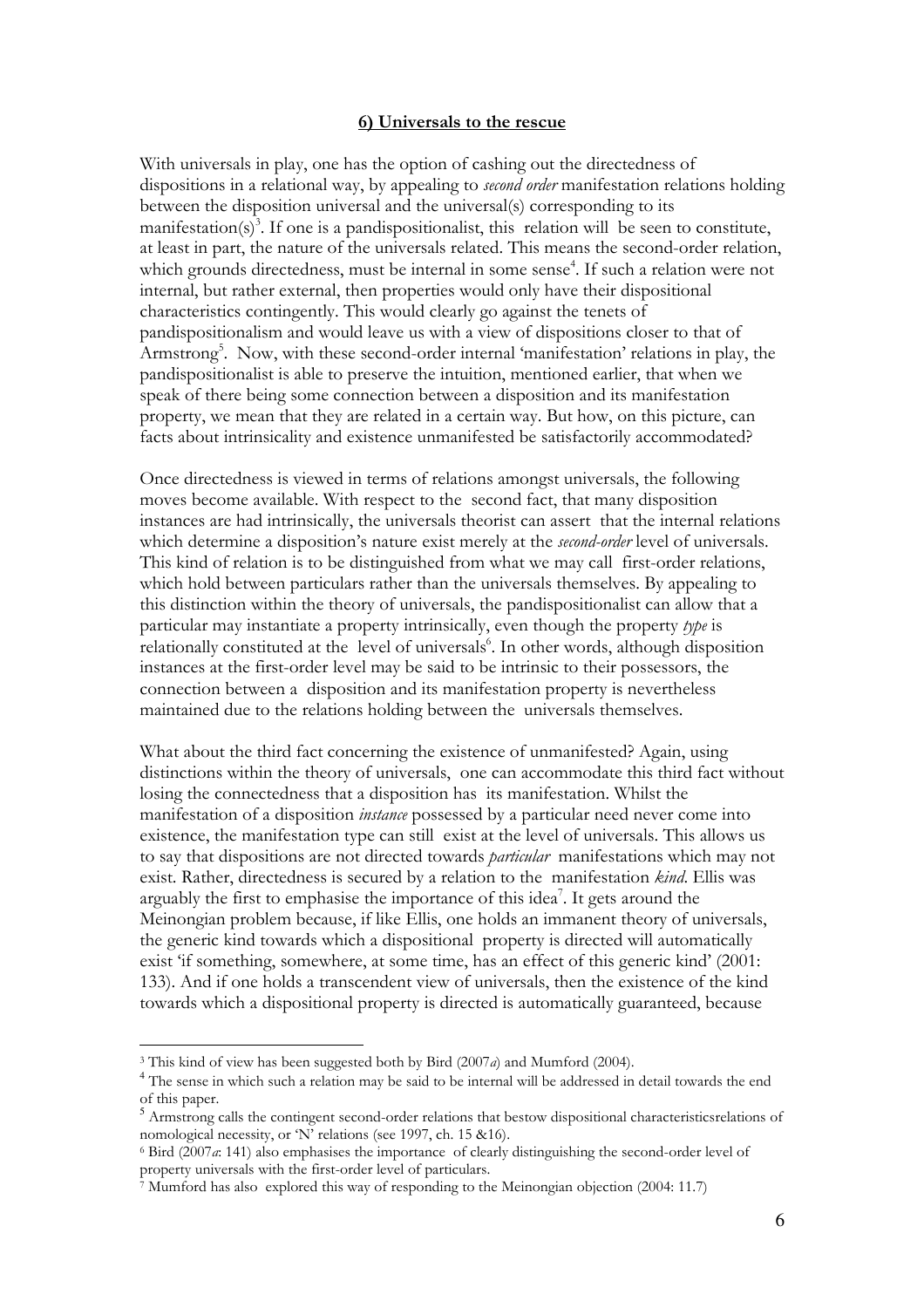transcendent universals are plausibly necessary existents (see Bird, 2007*a*: 3.2.2). On either of these alternatives, then, it is easy to avoid the conclusion that dispositional directedness involves a relation to entities which often do not exist. This is made possible, in sum, by the idea that dispositional directedness secured by a relation to the relevant manifestation universals at the second-order level.

Now that I have outlined how the 'universals' pandispositionalist can relieve the *prima facie* tension that arises with respect to the three facts, without giving up the obvious way of explaining the directedness of dispositions (in terms of genuine relations), we will now see whether the trope pandispositionalist can do the same. I will argue that they cannot.

#### **7) Heil's trope account**

In contrast to pandispositionalists who adhere to a universals view, it is difficult for the trope theorists to swallow the claim that dispositions are (at least in part) relationally constituted. . This is because, unlike the universals theorists, the trope theorists are unable to draw the distinction between property universals and property instances; for the trope theorist, there are only distinct property *instances*. Therefore, on the trope view, the relational constitution claim amounts to the claim that all disposition *instances* are relationally constituted, and this seems to leave no room for ascribing dispositions to particulars which are purely intrinsic.

Heil, as a pandispositionalist trope theorist, rightly sees that the rejection of the intrinsicality fact concerning dispositions is unappealing. Aware of the danger of Meinong-type objections, Heil suggests that '[T]he existence of a disposition (trope) does not in any way depend on the disposition's standing in a relation to its actual or possible manifestations …' (2003: 83; words in parentheses added for clarity). Later, Heil makes the same point in terms of truth-making: '[T]he truth-maker for 'this key would open a lock of kind *K*' is not the key, possible lock of kind *K*, and a relation between the key and *K*' (2003: 124). Rather, according to Heil, the powers are 'built in' to the intrinsic properties themselves: '[I]f the key 'points beyond' itself to locks of a particular sort, it does so in virtue of its intrinsic features' (2003: 124).

Given Heil's penchant for the intrinsicality of dispositions, one might immediately think that this compromises the directedness thesis concerning dispositions. But as is clear in the latter quote, this is something that Heil certainly does not wish to do, for he rightly sees that the directedness thesis is at the heart of pandispositionalism. This is made clear, for example, when Heil claims that a powerful thing (a key, in this instance) 'points beyond' itself to its manifestation, and is 'ready to go' (2003: 124). The problem is , however, that if directedness is not cashed out in terms of relations, it is far from clear what account one can then give of dispositional directedness. What, precisely, are the ontological grounds of dispositional directedness? This question becomes especially pressing when we recall the fact that dispositions may exist unmanifested. What, precisely, does it mean to say that an object with an unmanifested disposition trope 'points beyond' itself? Without further elucidation, the 'pointing beyond' claim seems to be a mere vague metaphor.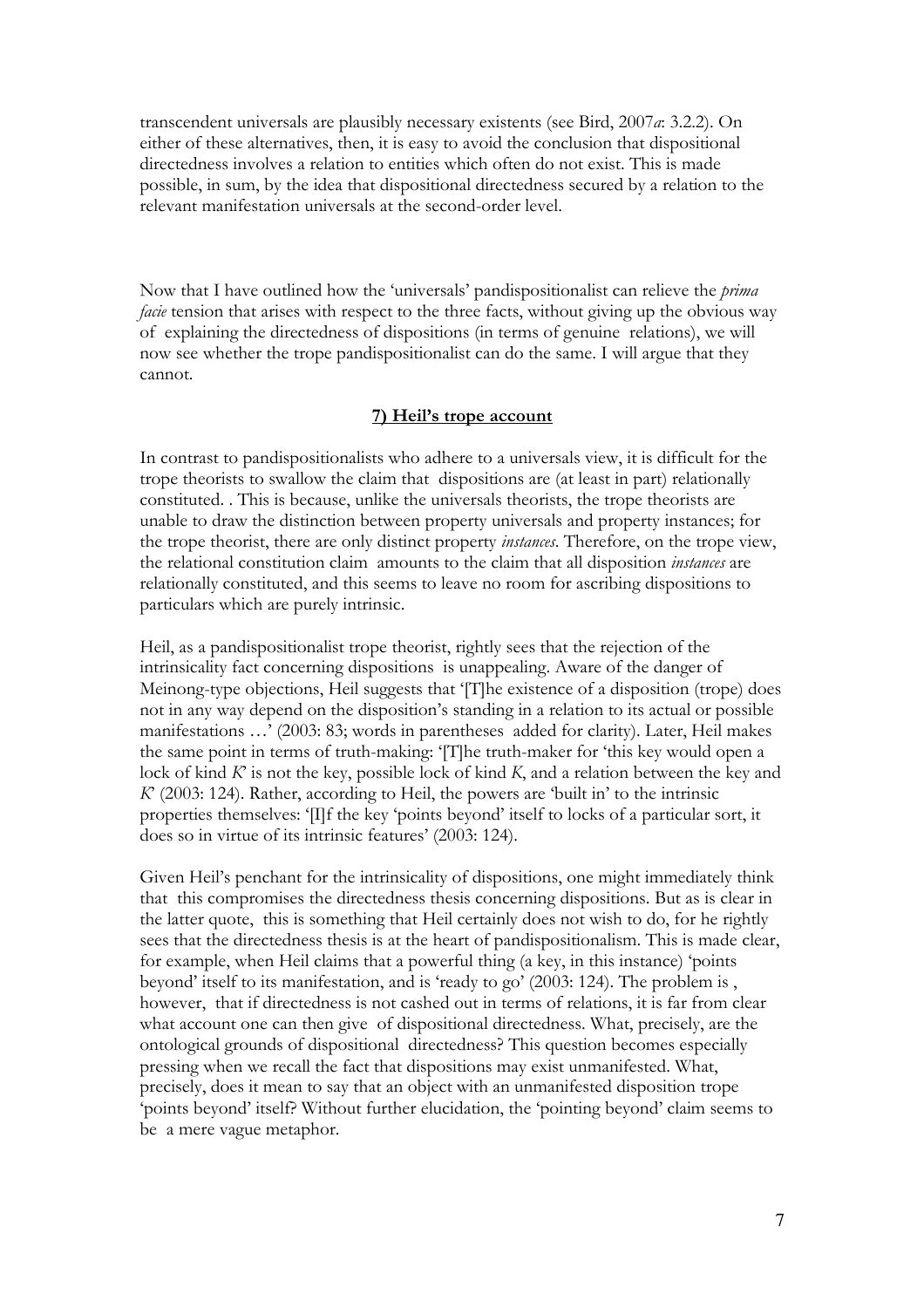Heil does not appear to give any further account of dispositional directedness and how such directedness is possible. Yet, such an account is needed, for it is surely a reasonable question to ask what makes a particular trope directed towards one manifestation rather than another. Simply saying that dispositional directedness is 'built in' to the intrinsic properties themselves does not shed much light on the matter, for the question at hand is how, precisely, an intrinsic physical property could indeed 'point beyond' itself to something that may not exist.

It is at this point that the universals account of dispositions is seen to have a distinct advantage over Heil's trope view, for it is able to give the 'pointing beyond' claim ontological backing in a way that Heil's does not.. , This deficiency is also not peculiar to Heil's version of the trope view. Martin, another trope pandispositionalist, faces the same problems. Like Heil, Martin maintains that dispositions are not relational, on the grounds that '[T]he readiness of something's disposition for all of this may fully exist although its disposition partners and mutual manifestations do not' (2008: 6). If one is a trope theorist, this does indeed seem like the sensible conclusion to draw, but then what metaphysical account can be given of the directedness of dispositions? Again, this is not a question that Martin takes seriously enough. Martin merely tries to capture dispositional directedness using an array of metaphors and gestures: he speaks of 'dispositional readiness' (2008: 23), the 'would-have-been-if' of dispositions (2008: 2), the 'what for' of dispositionality (2008: 4), the 'ready to go (2008: 2) of dispositions, and dispositional 'selectiveness' (2008:7). The result is that the precise nature of dispositional directedness remains rather opaque.

#### **8) Molnar's intentionality view**

Unlike Martin and Heil, Molnar is one trope theorist who takes more seriously the need to provide an account of the metaphysical source of dispositional directedness<sup>8</sup>. Molnar accepts that disposition tropes are not relational, and, following U.T. Place (1996), uses the notion of intentionality to account for the 'directedness' of disposition tropes (Molnar, 2003: 61)<sup>9</sup>. Molnar identifies four main features that most contemporary philosophers take mental intentionality to have, and then argues that each of these features are ones that dispositional states, or 'powers', also have (2003: 63-66). Briefly, the four features are: i) internal reference to, or 'directedness' towards, an (intentional) object; ii) the intentional object may not exist; iii) the intentional object may be indeterminate in some respects; iv) the truth of a description of an intentional state need not be preserved under substitution of co-referring expressions.

It should be pointed out that several arguments have been provided in recent philosophical literature attempting to show that Molnar's account fails on the grounds that dispositionality differs in several crucial respects from mental intentionality<sup>10</sup>. I need

<sup>&</sup>lt;sup>8</sup> Note that, unlike Heil and Martin, Molnar is not strictly speaking a pandispositionalist. He comes pretty close, however, because he takes all but spatial properties to be irreducibly powerful (see Molnar, 2003). 9 See also Martin & Pfeifer (1986) who suggest that intentionality as traditionally conceived is not peculiar to the mental.

<sup>10</sup> Bird, for example, argues that the truth of statements concerning a disposition's manifestation is always preserved under substitution of coreferring terms (2007*a*: 123). Furthermore, Bird questions Molnar's claim that dispositions are directed towards indeterminate manifestations, and also suggests two further features of intentionality which dispositional directedness does not share (see Bird,  $2007a$ : 118-126). These features are the extrinsicness of intentional states, and the feature that the object of a thought is often the cause of that thought. See also Mumford (1999) for further criticisms of the intentionality account of dispositionality.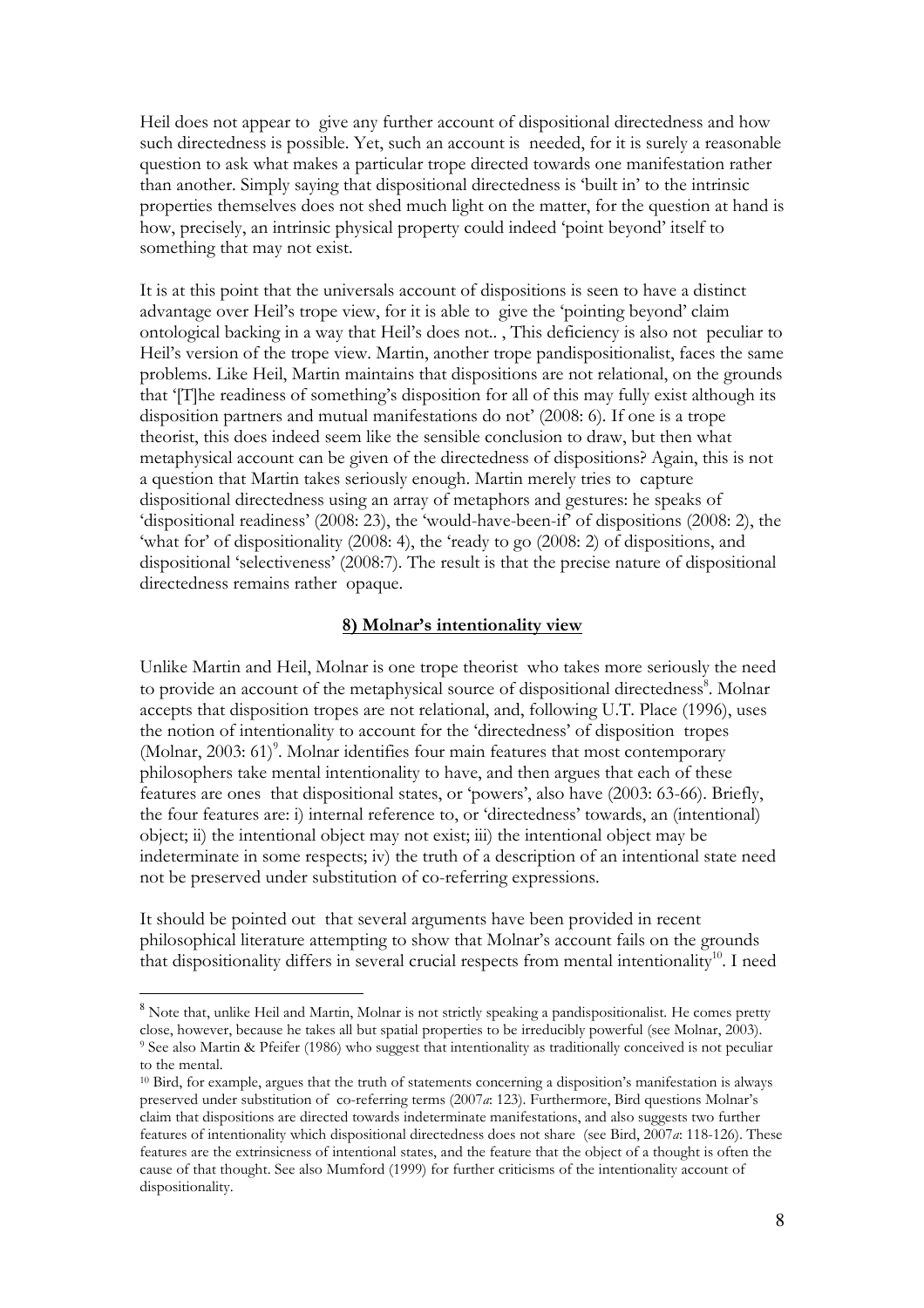not rehearse those arguments here, however. Even if Molnar is correct, and dispositional directedness does share the main features of mental intentionality, it remains far from clear that Molnar's account of dispositional directedness is significantly more transparent than that offered by Heil or Martin. To begin with, Molnar's aim is not to provide an account of the nature of intentionality, but instead to merely point out that dispositional directedness is the same kind of directedness as that found in the mental intentional case, whatever that may be. This becomes clear when Molnar indicates that the concept of intentionality is, on his account, taken simply to be a primitive (2003: 81).

In Molnar's defence, one might think that he does go at least some way towards alleviating the apparent tension between dispositional directedness and the fact that, for example, disposition tropes may exist unmanifested. Perhaps Molnar's point is simply that we do not have any qualms about accepting directedness towards nonexistent objects in the mental intentional case, and so why should we feel uneasy in the physical case? Even if, as seems to be the case, there are problems surrounding mental intentional directedness, these are problems we already have in philosophy and so viewing physical dispositional states as intentional states does not bring any new problems to the table.

In response, it has to be said that this kind of response seems to avoid the questions at hand rather than tackle them. For example, Molnar's intentionality claim does not in itself settle the important issue of whether dispositional directedness consists in a genuine relation. In one place, however, Molnar does indicate that intentional directedness should not be thought to consist in a genuine relation; he writes that 'the nexus between the intentional state and the object to which it refers is *not that of a genuine relation*' (2003:62) A 'pseudo-relation' would therefore seem to be a better label for dispositional directedness. The problem with this concession, however, is that Molnar's account of dispositional directedness becomes very similar to Heil's. The only difference is that where Heil speaks of dispositions pointing beyond themselves, Molnar speaks of dispositions being intentionally directed. On either account, we are left with a picture in which disposition tropes reach out in a rather mysterious way to their non-existent manifestations.

A route that some trope theorists might consider taking is to reject the 'pointing beyond' metaphor, and claim that the directedness of an unmanifested disposition trope is rooted in facts about how that trope resembles other tropes that *have* manifested in a certain way. This move comes with its own host of problems, however. To begin with, if facts about what a trope is a disposition *for* are not determined by the nature of the trope itself, but, rather, is inherited via resemblances to other things, it is hard to see in what sense that trope can be said to be in itself powerful. Further puzzling questions can also be raised about the resembling tropes which *have* manifested. What fixes *their* directedness, which is to say what fixes their identity as dispositions, prior to them being manifested? This strategy would create more difficulties than it solves. The directedness must, as Heil maintains, be 'built in' to the disposition tropes themselves, as difficult as that claim is to cash out.

Now I have argued that trope versions of pandispositionalism are at a significant disadvantage as compared with the universals account, I will conclude with some further comments concerning the details of the 'universals' account of irreducible dispositionality. In particular, I will focus on questions concerning the nature of the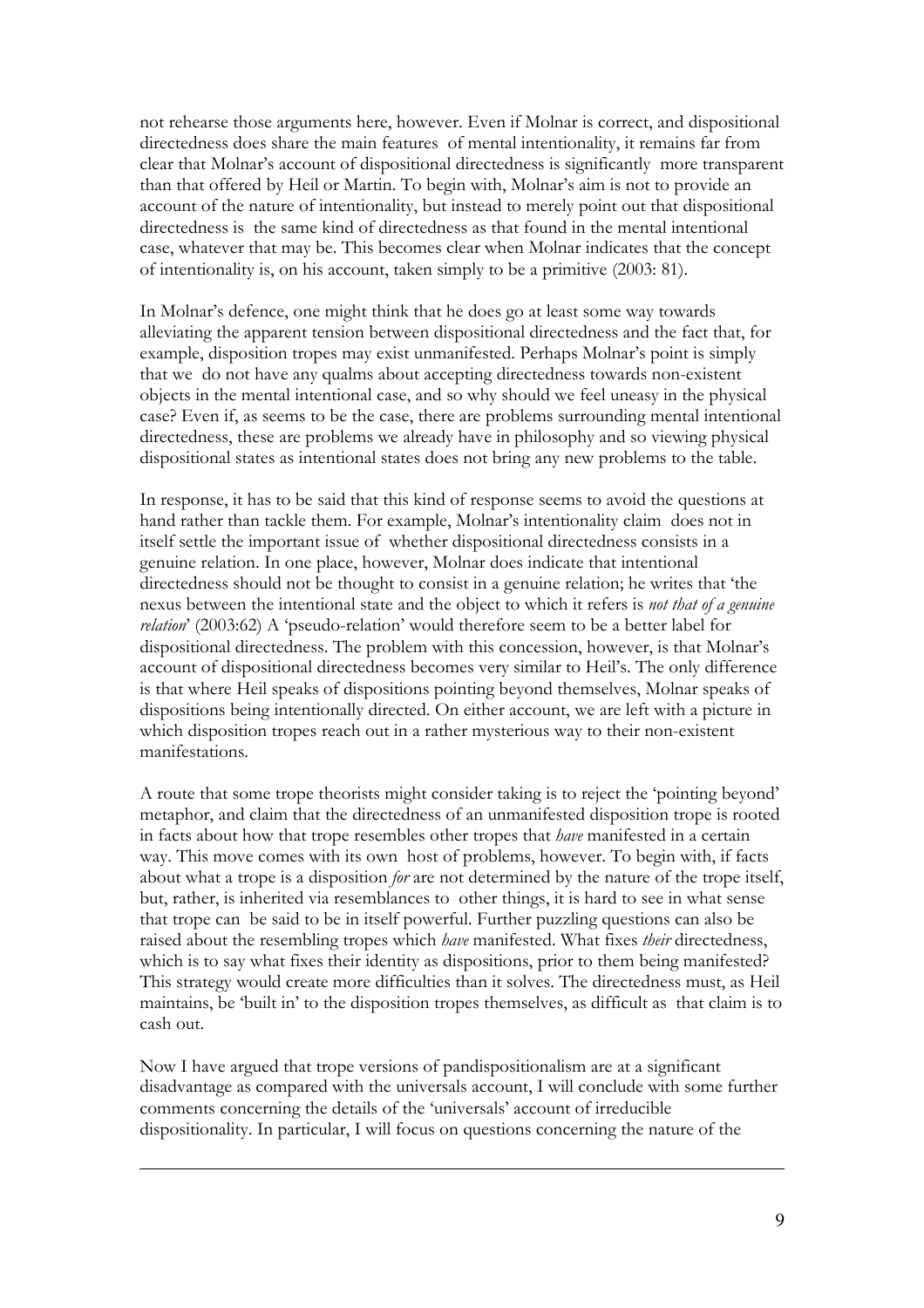second-order manifestation relations which, on this view, account for the directedness (and so the identity) of dispositions.

#### **9) The nature of second-order manifestation relations**

I now want to briefly explore what it means to say that a relation  $-$  a second-order one in this case – is internal. We will see that there is more than one sense in which a relation can be internal. It will then be suggested that the sense of internality appropriate to the two-sided version of pandispositionalism, mentioned earlier, may be slightly different to the sense of internality appropriate to the dispositional monist version of pandispositionalism.

Famously, the notion of an internal relation, and the extent to which the world contains such relations, was strongly debated by British philosophers during the early part of the  $20<sup>th</sup>$  century. Bradley, an idealist, says of an internal relation that it '... must at both ends *affect*, and pass into, the being of its terms' (1893: 364). Joachim makes an equally elaborate comment when he writes that internal relations 'qualify or modify or make a difference to the terms between which they hold' (1906: 12).

Russell tries to sum up what is common to all accounts of internal relations with the claim that internal relations (i.e. *all* relations, according to the British idealists), are 'grounded in the natures of the related terms' (1910: 160). This expression is itself somewhat vague, however, and Russell confesses to be uncertain about precisely how the expression 'natures of the related terms' is best understood in this context. In discussing this issue, Moore offers two possible interpretations: either internal relations are grounded merely in the numerical identity of the terms themselves, or, more specifically, they are grounded in the 'qualities' the terms have, independently of their 'relational properties' (1919; 62). The crucial difference seems to be that, on the second view, essential reference is made to the intrinsic, qualitative natures of the things internally related, whereas on the first interpretation, internal relations are said merely to make a numerical difference to the terms related.

In fact, Moore thinks that, generally, those who speak of internal relations understand them in the second, stronger sense. It seems, however, that one could commit to the view that internal relations make a difference to the numerical identity of their terms, without committing to the further claim that those internal relations are grounded in the intrinsic qualities of their terms. In discussing the first, weaker formulation of internality, Moore specifies it in a precise form, using the symbolism of Russell and Whitehead's *Principia Mathematica*: 'The assertion with regard to a particular term A and a particular relational property  $\phi$ , which A actually has, that  $\phi$  is internal to A means then:  $(x) \rightarrow \phi x$ . entails .  $x \neq A$ .' (1919: 54) In words, this states that if some object does not bear relational property  $\phi$ , then that entity cannot be identical to A (given that  $\phi$  is internal to A). This claim is also logically equivalent to the rather minimal claim that if *x* is identical to A, then *x* must bear relational property  $\phi$  (given that  $\phi$  is internal to A), i.e.: (*x*)  $x = A$ . entails . φ*x* (1919: 54).

The question relevant for us is as follows. Are the pandispositionalists' second-order relations amongst universals internal in the weaker sense just described? The answer is clearly yes. It follows from Moore's definitions that A could not exist in any possible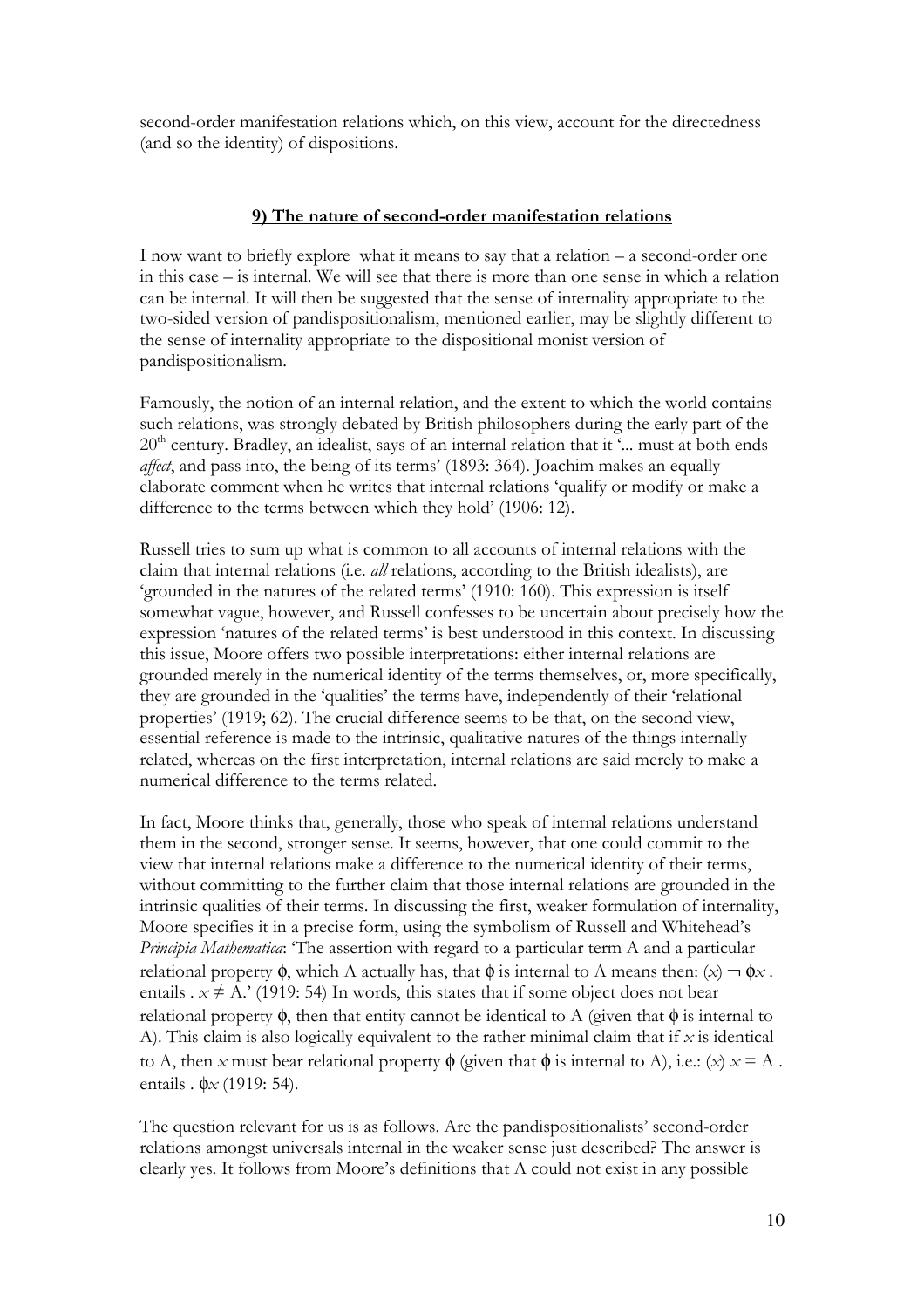world without bearing relational feature  $\phi$  (given that  $\phi$  is internal to A). In other words, A bears relational property φ *necessarily*. This is, as we have seen, precisely the kind of claim that the pandispositionalists must endorse with respect to property universals. If the pandispositionalists were to deny that second-order manifestation relations amongst universals hold necessarily, thereby accepting contingency, they would ultimately be committing to the claim that properties are in and of themselves inert and categorical. On such a view, if a certain property were to bring any power at all to a world, it would do so only because a certain *contingent* relation (or relations) amongst universals happened to hold. The properties *themselves* would not be essentially or irreducibly powerful. As mentioned earlier, this would leave one with a view closer to that of Armstrong (1997), which is clearly not a pandispositionalist view.

It seems, therefore, that at the very least, the pandispositionalists must accept the internality of (second-order) manifestation relations in the weaker sense defined by Moore. Recall, however, that a stronger sense of internality was also outlined. On the stronger interpretation, a relation is said to be internal if it is grounded specifically in the 'qualities' of its terms. In other words, if A bears relational property φ, and φ is internal in this sense, then if some entity *x* does not bear  $\phi$ , then not only is *x* not identical to A, but *x* must be qualitatively different to A.

An important question, then, is this: are the second-order manifestation relations posited by the pandispositionalists internal in this stronger sense? In order to answer this question, one must ask whether it makes sense for a pandispositionalist to speak of universals being *qualitative*. As was briefly indicated earlier, according to one version of pandispositionalism it does seem to make sense to speak in this way, whereas according to the other main version, it does not.

At the beginning of this paper two versions of pandispositionalism were distinguished: dispositional monism and the two-sided view. According to dispositional monism, the natures of all properties are exhausted by their dispositional characteristics, which means on the universals view under consideration that they are exhausted by their second-order manifestation relations. Thus, on this view, property universals are *wholly* relationally constituted, and so such universals can have no 'qualities' which help to ground the second-order manifestation relations<sup>11</sup>. Therefore, if one advocates dispositional monism, second-order manifestations can only be internal in the weaker sense defined by Moore, which does not make reference to the qualities of the terms related.

The case is somewhat different with respect to the two-sided version of pandispositionalism. It is at this point that the main difference between the two-sided

<sup>&</sup>lt;sup>11</sup> The coherence of the thought that an entity may be wholly relationally constituted has been questioned by, for example, Heil (see 2003: 102-105 where Heil discusses Dipert's relationalist view about particulars (1997), which is the first-order analogue of the dispositional monists' view about properties). Roughly, the objection is that if the 'relata' have no intrinsic features, then there is ultimately nothing there for the relations to relate, and so the picture collapses into nothingness. If this objection is fair, then this suggests the twosided version of pandispositionalism is preferable to dispositional monism. It should be noted, however, that many philosophers argue, against Heil, that it is coherent to posit relata that have no features other than the relations they enter in to. In order to avoid losing the relata, there merely has to be a mutual ontological dependence between the relata and relations, which means both that relata do not exist independently of their relations and that the relations do not exist independently of their relata. This is the kind of view maintained by moderate structural realists; for further discussion of this kind of position see Esfeld and Lam (2008).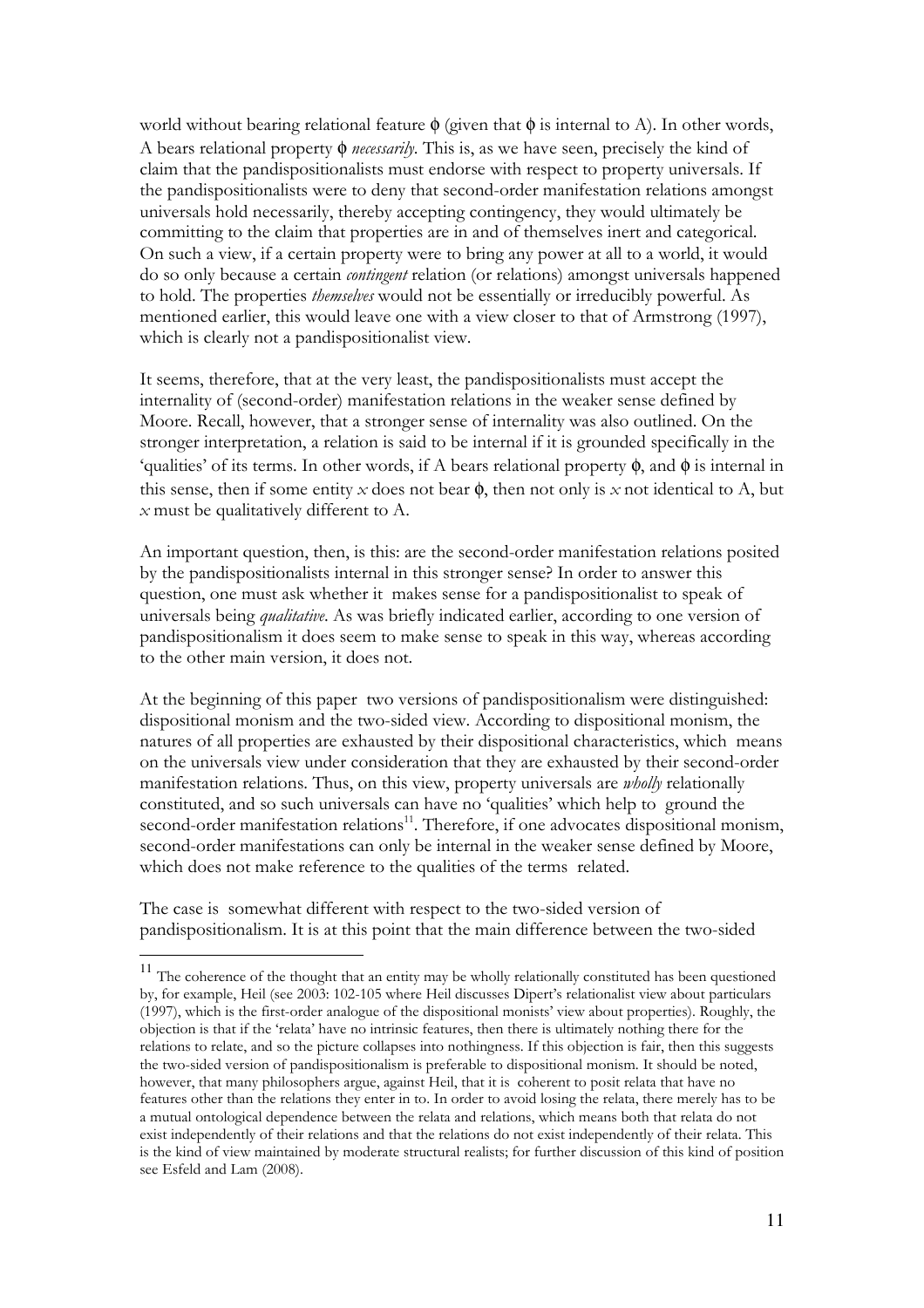view and dispositional monism can once again be seen. According to the two-sided view, all properties have both an irreducibly dispositional aspect and a categorical (or 'qualitative') aspect. According to the view advocated in this paper, the dispositional characteristics associated with properties are best understood as being rooted in second order 'manifestation' relations amongst property universals. But unlike dispositional characteristics, the qualitative aspects that two-sided theorists speak of are not rooted in relations amongst universals, because unlike dispositionality, categorical features do not consist in directedness towards other properties.

Thus, if one is a two-sided theorist, there are indeed qualitative aspects to properties which could potentially groundthe internal relations between universals in some sense. In order for there to be such grounding, it would have to be the case that if a 'two-sided' universal bears a certain internal relation (i.e. internal in the strong sense under consideration), then if a another universal does not bear such a relation, it must have a different qualitative side to the universal in question. In other words, there would have to be a necessary connection between a property's 'qualitative' side and its dispositional characteristics.

It should be highlighted, however, that in one placeMartin, a two-sided theorist, oddlyleaves open the possibility that the dispositional aspects and categorical aspects of a property may be merely contingently related (1996: 87). If they were contingently related, then manifestation relations would clearly not be internal in the sense under consideration. Martin's allowance of contingency has been heavily criticised, however. As Mumford highlights when discussing Armstrong's dislike of the two-sided view (2007: 85), if the categorical aspects of the world and the dispositional aspects of the world really could exist apart, then the Martin-type position would look more like a version of property dualism<sup>12</sup>, in which case it would no longer be a version of pandispositionalism. To avoid this problem, the two-sided pandispositionalist has to consider second-order manifestation relations to be internal in the stronger sense outlined by Moore, which is to say that qualitative aspects and dispositional characteristics must be seen to be necessarily related. Not only would some universal  $x$  fail to be identical to universal A by lacking a certain manifestation relation which A bears, if it did lack such a relation, then necessarily *x* would also bear a different qualitative aspect.

Finally, a further way of expressing the difference between the two-sided view and dispositional monismis as follows. Armstrong has often characterised internal relations as 'ontological free lunches' in the sense that once their relata, with all their qualitative features, exist, the relations are automatically there: they supervene upon their relata and so are 'no addition of being' (1997: 12). An example of an ontological free lunch in this context is the resemblance relation: given the intrinsic natures of two objects, the nature of their resemblance is automatically fixed. It can now be seen, then, that speaking of second-order manifestation relations as 'ontological free lunches' is more appropriate in the case of the twosided view than the dispositional monist view. If, as the dispositional monist maintains, second-order manifestation relations are what *wholly* constitute the nature of property universals, it would be inappropriate to class those relationsas 'ontological free lunches'. One can hardly say that such relations supervene upon the prior natures of the universals, because they simply have no prior natures<sup>13</sup>. On the dispositional monist picture, therefore, internal second-order manifestation relations are

<sup>&</sup>lt;sup>12</sup> Place (1996) and Prior (1985) are two prominent figures who hold there to be both categorical and dispositional properties.

<sup>&</sup>lt;sup>13</sup> This point has been emphasised by Barker in a recent discussion of dispositional monism (2009).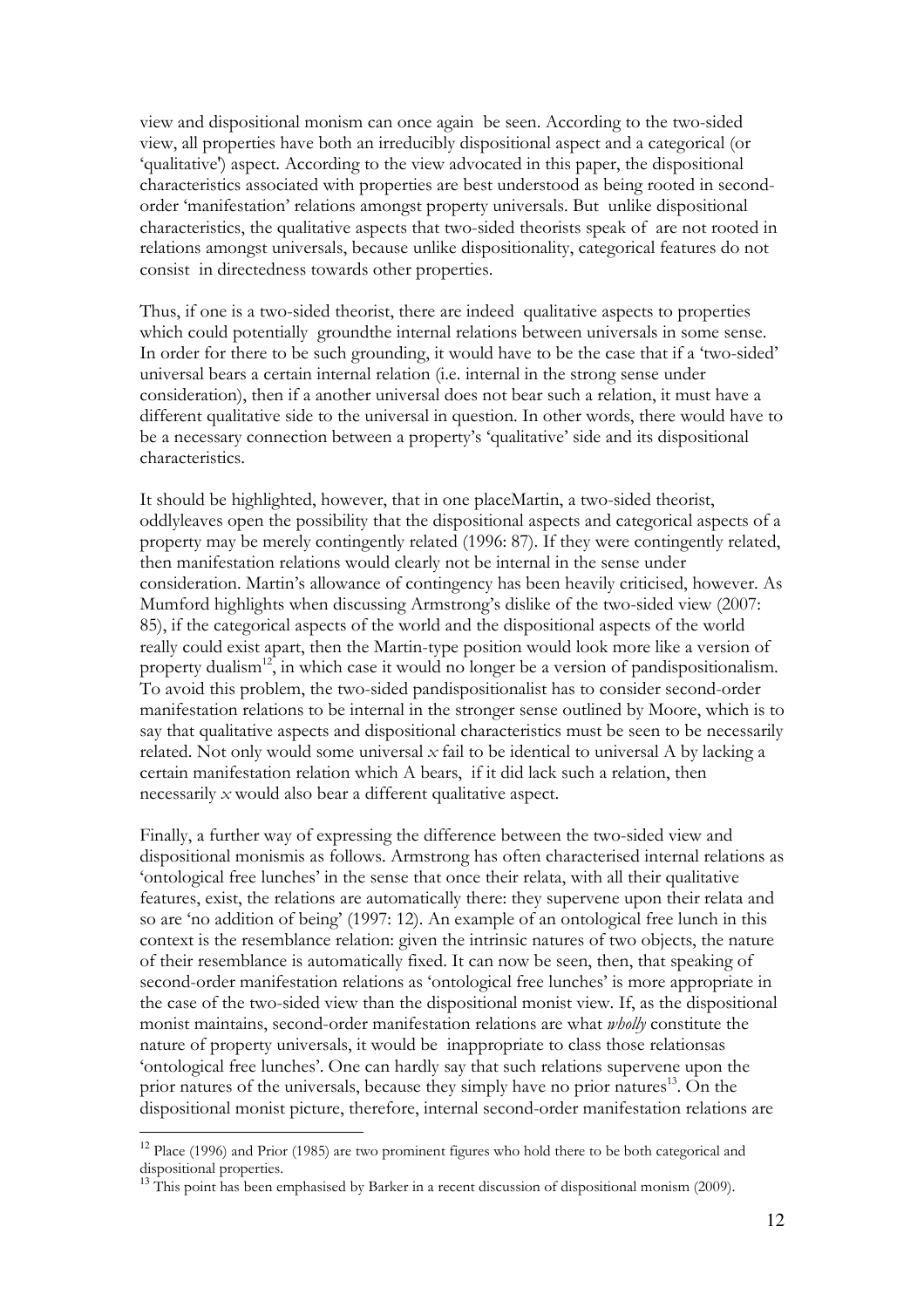quite different to many kinds of internal relation that philosophers speak of, such as the resemblance relation. Unlike the dispositional monists' internal manifestation relations, it would be strange to claim that the internal resemblance relations an entity bears to others *constitute* the entity in question. All of this suggests that when Armstrong speaks of internal relations as 'ontological free lunches', he has in mind those relations which satisfy the stronger definition of internality, discussed by Moore, which makes essential reference to the intrinsic qualities of the related terms.

#### **10) Summary**

In this paper I have argued that if one is a pandispositionalist, one has special reasons for viewing properties as universals. More precisely, they will be universals which are, at least in part, relationally constituted. I have argued for this on the grounds that with universals in play, the pandispositionalist can satisfactorily account for the directedness of dispositions whilst at the same time respecting the fact that disposition instances are often intrinsic to their possessors and may exist even if their particular manifestations never come about. In contrast, it is less clear that a trope pandispositionalist can simultaneously account for all of these facts in an adequate way. Finally, I briefly discussed the sense in which the pandispositionalists' second-order manifestation relations are internal on the universals view, and suggested that the internal relations to be utilised in the dispositional monist version of 'universals' pandispositionalism are slightly different to those which will figure in the 'two-sided' version.

#### **References**

Armstrong, D.M., Martin, C.B., Place, U.T., (1996), *Dispositions: A Debate,* ed. Crane, T., Routledge.

Armstrong, D.M., (1997), *A World of States of Affairs,* Cambridge: CUP.

Barker, S., (2009), 'Dispositional monism, relational constitution and quiddities', *Analysis* 69, pp. 242-250.

Bird, A., (2007*a*), *Nature's Metaphysics: Laws and Properties,* Oxford: OUP

Bird, A., (2007b), 'The Regress of Pure Powers?' *Philosophical Quarterly*, 57: 513-34.

Bradley, F.H., (1893) *Appearance and Reality* (London, Oxford University Press, 1893.

Dipert, R., (1997), 'The Mathematical Structure of the World', *Journal of Philosophy* 94, pp. 329 358.

Ellis, B., (2001), *Scientific Essentialism,* Cambridge: CUP.

Esfeld, M. & Lam, V., (2008), 'Moderate Structural Realism about Space-Time', *Synthese: An International Journal for Epistemology, Methodology and Philosophy of Science*, 160: 2746.

Heil, J., (2003), *From an Ontological Point of View,* Oxford: Oxford University Press.

Joachim, H., (1906), *The Nature of Truth; An Essay*. Oxford: Clarendon Press.